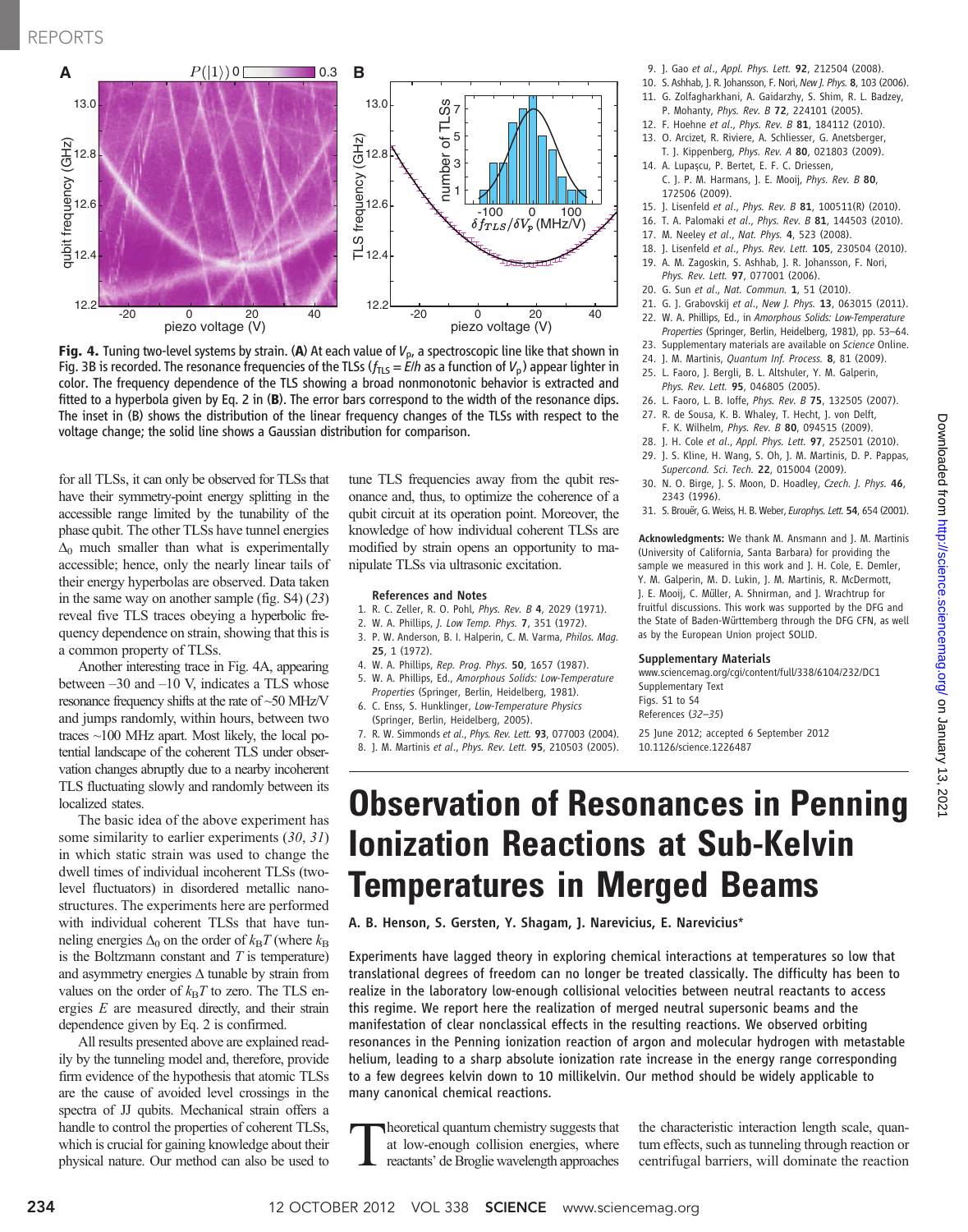dynamics (1). So far, studies in this regime have largely been confined to theory because of the experimental challenge of achieving millikelvin collision energies. Among the reported observations of reactions at temperatures of 1 K or below  $(2-5)$ , Ospelkaus *et al.* (4) presented evidence of nonclassical effects in the reaction of ultracold KRb molecules. In a different approach, Schreiner et al. (6) demonstrated that tunneling dominated isomerization reaction rates for molecules trapped in an argon matrix at 11 K. One of the most notable manifestations of quantum tunneling is the formation of scattering resonance states that can dramatically affect the reaction rate. Quasi-bound resonance states arise in the continuum portion of the spectrum, making them accessible to scattering experiments wherein the collision energy can be tuned. Detection of scattering resonances in reactions allows an accurate determination of the interaction potentials governing the collision dynamics. Such measurements constrain various theoretical models and methods, such as electronic structure calculations (that because of complexity always involve approximations) and molecular dynamics simulations that necessarily require quantum treatment at these low temperatures. Although dynamical Feshbach resonances have been measured in the differential cross-section of the F +  $H_2$  reaction (7), so far tunneling resonances have not been observed in low-temperature reactive scattering.

We report here the observation of scattering resonances in the Penning ionization (PI) of argon and molecular hydrogen upon collisions with metastable helium atoms. PI is a fundamental reaction in nature between two neutral species leading to ionization by impact with an internally excited atom or molecule (8). This process is central to plasma chemistry (9) and has many applications, including surface characterization studies  $(10)$  and mass spectroscopy  $(11)$ . PI falls

Department of Chemical Physics, Weizmann Institute of Science, Rehovot, Israel.

\*To whom correspondence should be addressed. E-mail: edn@weizmann.ac.il



into a large class of processes in physics that involve a discrete electronic state embedded into a continuum of states to which it is coupled, resulting in an autoionization process (12). However, the autoionizing collisional complex is only formed during a collision, and nuclear dynamics play a major role in PI reactions. We show that quantum effects in the nuclear motion strongly affect the ionization rate by observing sharp peaks arising from the formation of metastable collision complexes via quantum tunneling through an angular momentum barrier. Such a behavior is governed by the long-range interactions between the colliding species, is general to neutral-neutral collisions in the low-energy range, and has been predicted to occur in many reactive systems, including chemical  $(13-17)$  as well as PI reactions (18). The experimental breakthrough that enabled our observations was a merged beam approach that tuned collision temperatures down to 10 mK, despite the use of conventional supersonic molecular and atomic beams without any additional cooling stage. At 10-mK collision temperature, the corresponding de Broglie wavelength in the case of molecular hydrogen PI is 27 nm. The temperatures that we achieve are more than three orders of magnitude lower than those attainable in state-of-the-art systems featuring collision energy tunability. The advantage of reducing relative velocity, or collision energy, by merging two beams was recently theoretically investigated by Wei et al. (19), and we realized this idea by bending the trajectories in one of the beams with use of a curved magnetic quadrupole guide.

The history of angular momentum barrier tunneling, also called orbiting resonances, dates far back to the origins of collision theory. Boltzmann postulated that a collisional metastable complex forms during recombination reactions via an interaction with a third body (20). This possibility was later ruled out as improbable. Bunker recognized that the metastable intermediate state, formed by the colliding atoms and molecules, can be trapped by the potential barrier, which emerges from the contribution of the centrifugal potential (21). In the case of elastic scattering, the

 $0.10$ 

Fig. 1. The spherical portion of the interaction potentials involved in the PI reaction of metastable He  $(^3$ S) and molecular hydrogen. The entrance chaneffect of the orbiting resonances on the elastic collision cross-section has been experimentally measured by making a very clever choice of collision partners, leading to a system with a low reduced mass and a weak van der Waals interaction strength (22–24). At these favorable conditions, orbiting resonances are formed at high collision energies equivalent to about 10 K. Shape resonances have been detected in the elastic scattering of laser-cooled atoms as well (25, 26). Recently, Chefdeville et al. (27) observed resonance structure in inelastic scattering of CO molecules with molecular hydrogen above the excitation threshold temperature of 5 K.

Although the appearance of resonances in lowenergy collisions is a rule rather than an exception, observations are confounded by the lowest collision energies available in experiments, as well as the requirement for a resolution high enough to discern individual resonance states. Practically, it is necessary to scan rates in an energy range corresponding to temperatures from a few degrees kelvin to a few millikelvin. Below several mK, only the s-wave scattering channel remains open, and the Wigner threshold law (28) reestablishes monotonic rate behavior.

Among the many available methods that permit tuning of the collision energy, none have reached temperatures sufficiently low to enable routine observation of resonances in the cold regime. Two ways to induce cold collisions are to perform the experiment in a cryogenic cell (29, 30) or within a uniform supersonic expansion with carefully controlled temperature and density (31, 32). Another school of thought, motivated by the pioneering experiments conducted by D. Herschbach and Y. T. Lee (33) involving the use of two crossed supersonic beams, aims to control the collision energy by varying the angle of collision or the velocity of one of the beams. Recently, adjustment of the crossing angle has been used to measure a reaction cross-section down to a temperature of 5 K (34). Meijer and colleagues used pulsed electric field decelerated supersonic beams to study inelastic scattering (35). Inelastic scattering experiments were also performed with magnetically trapped atoms and molecules (36, 37) with the lowest temperature reported at  $5 K (38)$ .

In our approach, we were able to break through the 1-K collision temperature threshold by merging two fast supersonic beams: Relative velocity vanishes in a moving frame of reference when beams of equal velocities merge. Similar methods have been used in ion chemistry for almost two decades (39). In contrast to charged particles where trajectories can be easily controlled via interaction with modest electric fields, the neutral particles' center of mass motion is far more challenging to control. We used the Zeeman effect in order to direct paramagnetic species through a curved magnetic quadrupole guide. At the exit of the quadrupole, the paramagnetic particle beam merges with another supersonic beam that has travelled in a straight line from a separate supersonic source. There is no restriction on the nature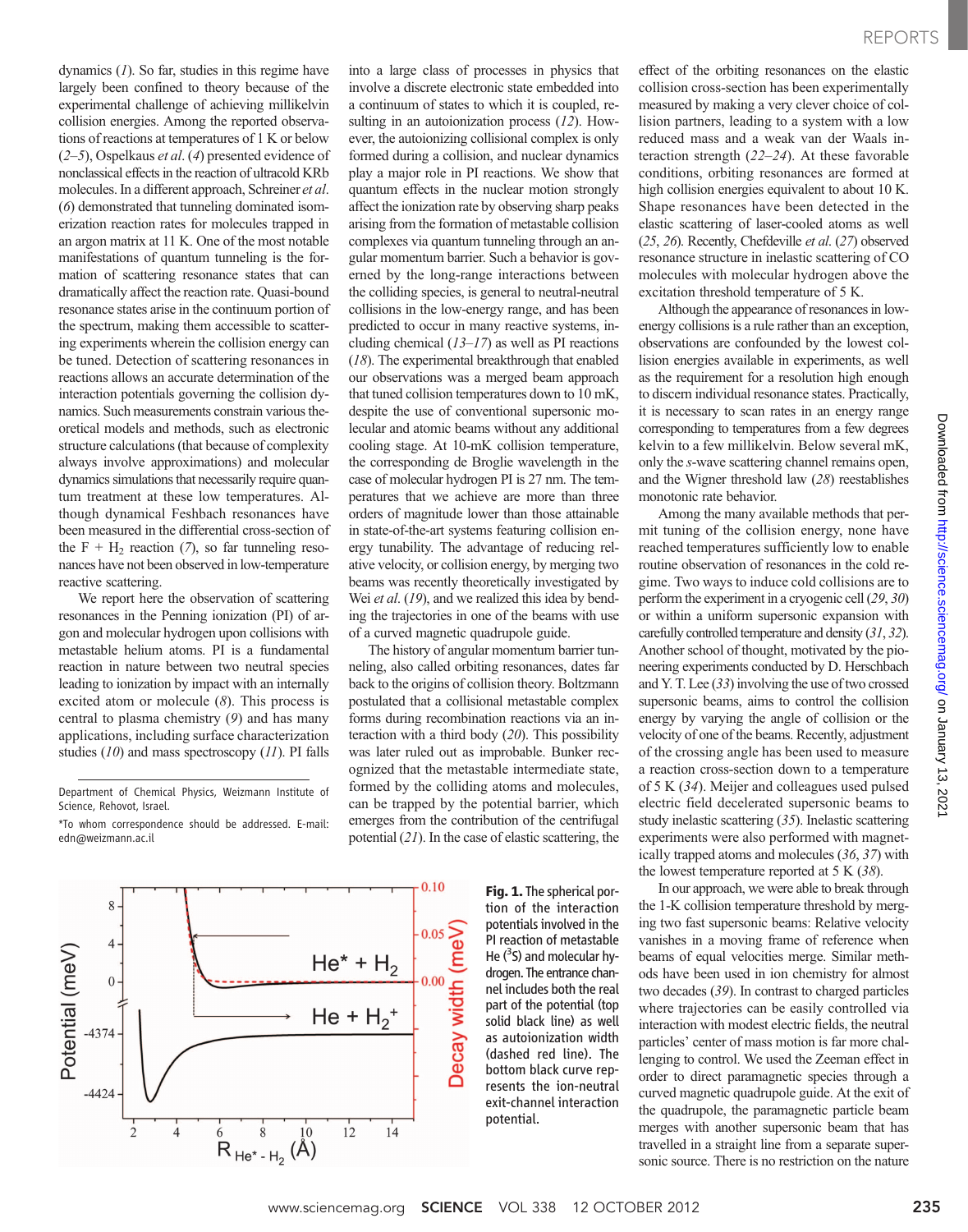### REPORTS

of the second beam, and any atom or molecule that can be entrained into the supersonic beam could be used in principle. By varying the relative velocities between the two beams, we continuously tune collisional energies from 350 K down to 10 mK. The lower bound for collision energy is unexpected. One would naïvely expect the lowest collision temperature we can achieve to be limited by the temperature of the hottest beam among the two, in the range of 0.1 to 1 K. The reduction in energy occurs because of longitudinal momentum compression in phase space during free propagation. Our nozzle-opening duration is much shorter compared with the propagation to the detector time, and the initial spherical phase space distribution deforms assuming a cigar shape.

In our study of low-energy PI reactions, we merged a supersonic beam of metastable helium with a supersonic beam containing either argon or molecular hydrogen. The excited <sup>3</sup>S state of helium has an energy of 19.8 eV above the

ground state. When a metastable helium atom collides with another atom or molecule with an ionization energy lower than 19.8 eV, a chargetransfer process takes place whereby an electron from the neutral species jumps into the vacancy of the 1s orbital of helium, coinciding with the ejection of an electron from the 2s orbital to the continuum (Eq. 1)

$$
He^* + M \rightarrow He + M^+ + e^- \tag{1}
$$

PI has been studied in detail at higher energies, with many interesting results summarized in a review article by Siska (40). PI reactions have different entrance and exit channels (Fig. 1). In the entrance channel, the interaction between metastable helium and another atom or molecule can be described by using a complex optical potential. The real part of the interatomic potential contains the appropriate long-range van der Waals interaction, the leading term of which scales as  $R^{-6}$ , where R is the distance between the metastable



Fig. 2. (A) Schematic of the experimental system within the vacuum chambers, showing the two source supersonic valves followed by two skimmers, the curved magnetic quadrupole guide with its assembly, and the QMS entrance at the end. The blue beam is magnetically guided, whereas the red beam is unaffected. The merged volume is in purple. (B) A front view of the quadrupole guide.

Fig. 3. (A) Reaction rate measurements for  $(^3$ S) He\* and  $H_2$  PI are shown in black with error bars. The lowest collision energy achieved is 0.75 with standard deviation of  $0.07 \mu eV$ , corresponding to 8.7  $\pm$ 0.8 mK temperature. Blue dash-dot line is the reaction rate calculated by using the most recent potential from (44). Red solid line is the calculated reaction rate by using the Tang-Toennies potential with parameters that give the best



fit to our measured results. A second slower decay term is included in the imaginary part of the potential in order to adjust the reaction rate value at low collision energies. (**B**) Reaction rate measurements for (<sup>3</sup>S) He\* and Ar PI<br>are shown in black with error bars, and the solid black line is a quide to the are shown in black with error bars, and the solid black line is a guide to the eye. The blue dash-dot line is the reaction rate calculated by using the most

recent experimental potential from (43). Shaded areas in both figures correspond to the energy range where our results overlap with the earlier measurements. The data points in (A) and (B) represent the mean  $\pm$  standard deviations, where the reaction rate was determined by 50 measurements and the collision energy by 40 measurements.

He atom and the colliding atom or molecule. At short distances the repulsion term takes over, whereas at intermediate distances there is a shallow van der Waals well. The complex part of the potential  $\Gamma(R)/2$  is related to the ionization probability at a given internuclear distance. Because the charge transfer probability decays rapidly with separation, it is usually modeled by a single exponential term. Electronic motion is much faster compared with nuclear motion, and the autoionization process can be viewed as a vertical process within the Born Oppenheimer approximation. The resulting ion and neutral helium interaction is described by a neutral-ion potential surface in the exit channel.

A schematic of the experimental system is shown in Fig. 2A. The pulsed metastable helium supersonic beam was created by using an Even-Lavie valve (41) cooled down to 55 K. Immediately after the valve there is a dielectric barrier discharge (42), which was used to excite the ground-state helium to the  $2<sup>3</sup>S$  level. The beam had a mean velocity of ~770 m/s with a standard deviation of 15 m/s, corresponding to a temperature of 50 mK in the moving frame of reference. The beam then passed through a 4-mm-diameter skimmer located 10 cm from our valve orifice and entered a 20-cm-long magnetic quadrupole, which had a 10° curve with a curvature radius of 114.7 cm. We created a quadrupole magnetic field by passing a current pulse through 1-mm diameter copper wires arranged in quadratures, as shown in Fig. 2B; each quadrature consisted of nine wires in a three-by-three pattern. At the peak current of 1000 A, the transverse quadrupole trap depth was about 2.7 K and 3 mm by 3 mm in size. Only low-field–seeking Zeeman sublevels were confined in two dimensions during the transit through the quadrupole guide. As such, the metastable helium beam leaving the magnetic quadrupole was 100% spin-polarized in a single quantum state with the projection of the total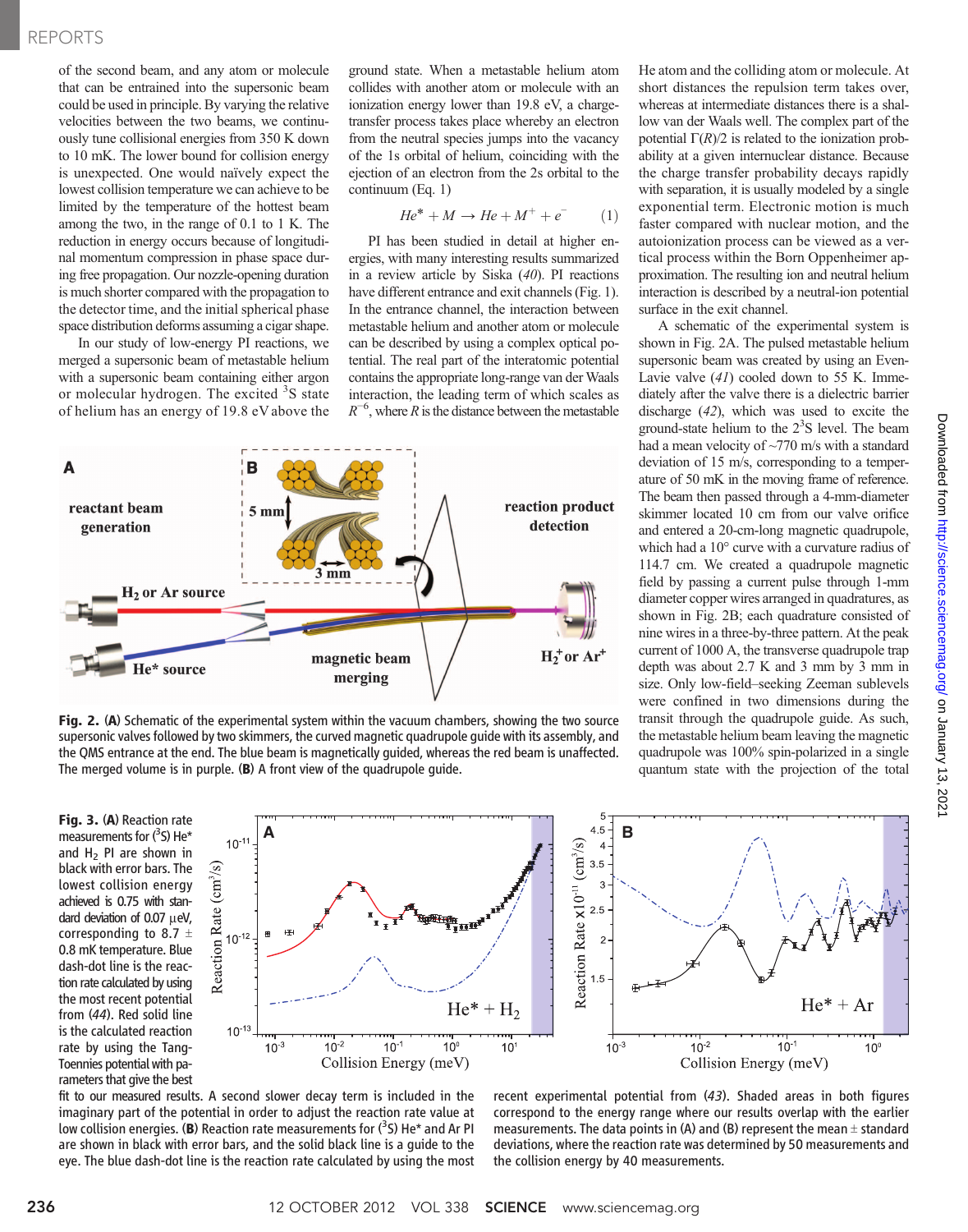angular momentum on the quantization axis,  $m_J = 1$ , originating from the <sup>3</sup>S electronic state manifold. At the end of the quadrupole, the metastable beam merged with a second supersonic beam, also created with a temperaturecontrolled Even-Lavie valve, and collimated with a 4-mm skimmer. This second beam contained molecular hydrogen in one experiment and atomic argon in another, either as neat gases or seeded in a noble carrier gas. By changing the composition of the gas mixtures as well as the temperature of the valve (between 355 and 120 K), we changed the relative mean velocity between the beams from over 1000 m/s down to zero. At zero relative velocity between the beams, the residual collision energy stems from the finite velocity distribution of the supersonic beams within the collision volume.

We measured the time-of-flight signal for both reactant beams as well as the product. The metastable beam was measured by using a microchannel plate, whereas the ground state beam was measured by using an ionizing quadrupole mass spectrometer (QMS). To measure the product ion, we turned off the ionizing element of the QMS in order to observe the ions formed in the chemi-ionization collisions. We first divided the ion signal by the product of the area of both neutral beams and then normalized by using the data from earlier high-collision-energy experiments (43, 44). Thus, we are able to present our results for hydrogen (Fig. 3A) and for argon (Fig. 3B) on the absolute reaction rate scale.

At higher collision energies, above 1 meV  $(11.5 K)$  and 20 meV  $(230 K)$  for the Ar and H<sub>2</sub> systems, respectively, our results are in very good agreement with earlier experimental measurements. A classical treatment of the collisional process is sufficient to explain the main results above this energy. The reaction rate falls at lower velocities because the inner classical turning-point position scales with energy. For lower energies, the clas-



Fig. 4. Potentials and wave functions for the entrance channel of  $(^3S)$  He\* and H<sub>2</sub> reaction. Potentials for different contributing angular momentum terms are shown as solid lines with the corresponding absolute values of wave functions as dashed lines. The black bottommost lines are for the potential with  $l = 0$ . Lines above that in red are for  $l = 5$ , and the topmost blue lines are for the  $l = 6$  partial wave.

sical turning point is positioned at larger internuclear separation where the ionization rate is lower. At about 5 and 1 meV in the cases of Ar and  $H<sub>2</sub>$  ionization, respectively, the reaction rate levels off because the decrease of the ionization rate is compensated by longer collision times.

At energies below 1 meV, collisions enter the quantum regime, and we observed a series of peaks in the total reaction rate as a function of energy. Peaks appeared in the cases of PI of both argon and molecular hydrogen. The number of peaks and the peak spacing scales with the reduced mass, indicating that the quantization of the internuclear coordinate is involved. To elucidate the origins of the resonant structures, we have performed numerical simulations of the collision process. We numerically integrated the Schrödinger equation with a complex potential and for each partial wave determined the complex phase shift from the asymptotic behavior of the numerical solution. In case of  $H_2$  PI, we used the spherical symmetric part of the potential similar to the treatment presented by Toennies (24). The total ionization reaction rate is given by a weighted sum over the contribution of individual partial waves.

We used the most recent potential energy surfaces (44) constructed by using both ab initio calculation results and experimental data obtained at higher energies. The potential correctly captures the higher energy behavior yet fails to reproduce the positions of the resonance states (Fig. 3A). Because the interaction potentials of metastable helium with molecular hydrogen have been thoroughly investigated by using ab initio methods, we chose this system to try to fit the potential surface parameters so as to match the observed resonance positions. We used a Tang-Toennies potential (45), starting with parameters derived from the most recent potential surface. We were able to match the resonance positions only after we increased the van der Waals potential well depth by a factor of 1.8 and moved the well minimum position by 1 Å. Such sensitivity to the parameters of the potential surface illustrates the importance of measuring the resonance states in order to obtain the correct long-range interaction behavior. Furthermore, these experiments should stimulate theoretical investigations of the metastable helium-molecular hydrogen potential resulting from the system's simplicity, because it involves only four electrons and thus can serve as a benchmark for different ab initio methods. In addition to the mismatch in the positions of the resonance peaks, there was also a discrepancy, at low energies, of almost an order of magnitude between the measured and calculated reaction rates. The observed higher reaction rate can be reproduced in our calculations by the addition of a slower decay term to the imaginary part of the potential. This raises the question of whether the estimation of an autoionization width as a single decaying exponent is sufficiently accurate. This discrepancy could possibly arise from the underestimation of atomic and molecular orbital overlap at large separations.

We have also calculated the resonance wave functions by using discrete variable representation (46) and complex scaling methods (47). In the case of molecular hydrogen PI, the resonant states appear in the partial waves associated with the total angular momentum  $l = 5$  and 6 (Fig. 4). The orbiting resonance wave functions are highly delocalized, extending to more than 10 Å. The orbiting resonance associated with the  $l = 6$  partial wave channel has an energy above the centrifugal barrier. Such a resonance is formed by a quantum reflection off, and not tunneling through, the angular momentum barrier.

The resonance wave functions illustrate the mechanism of low-energy resonant chemiionization. Classically, one would expect that collisions of particles at energies below the centrifugal barrier should not contribute to the ionization process. However, at collision energies that match positions of the resonance states, particles tunnel through the centrifugal barrier and become trapped. In such a case, the probability of finding colliding particles, described by the absolute value of corresponding wave function, is enhanced inside of the centrifugal barrier within the region where the autoionization rate is higher.

Our results manifest a quantum effect in ionization reactions below 1 K. We have observed orbiting resonances in the PI reaction of molecular hydrogen and argon with metastable helium that proceed by tunneling through an angular momentum potential barrier. As a result, we observed sharp peaks in the reaction rate measurements as a function of collision energy. The application of our method toward studying chemical reactions is straightforward. Atomic and molecular radical collisional partners are paramagnetic, and as such their beams can be manipulated by using our curved magnetic quadrupole. For example, a beam of atomic fluorine can be turned and merged with molecular hydrogen in order to study the canonical  $F + H_2$  reaction in the cold regime where the reaction proceeds via tunneling. The theory of this chemical reaction suggests that resonances exist in the sub-kelvin energy range (48) and should be accessible by using our method.

#### References and Notes

- 1. R. V. Krems, Phys. Chem. Chem. Phys. 10, 4079 (2008).
- 2. S. Willitsch, M. T. Bell, A. D. Gingell, S. R. Procter,
- T. P. Softley, Phys. Rev. Lett. 100, 043203 (2008). 3. T. L. Mazely, M. A. Smith, Chem. Phys. Lett. 144, 563
- (1988).
- 4. S. Ospelkaus et al., Science 327, 853 (2010).
- 5. V. Singh et al., Phys. Rev. Lett. 108, 203201 (2012).
- 6. P. R. Schreiner et al., Science 332, 1300 (2011).
- 7. M. Qiu et al., Science 311, 1440 (2006).
- 8. M. J. Druyvesteyn, F. M. Penning, Rev. Mod. Phys. 12, 87  $(1940)$
- 9. A. Fridman, Plasma Chemistry (Cambridge Univ. Press, Cambridge, 2008).
- 10. Y. Harada, S. Masuda, H. Ozaki, Chem. Rev. 97, 1897 (1997).
- 11. R. B. Cody, J. A. Laramée, H. D. Durst, Anal. Chem. 77, 2297 (2005).
- 12. W. H. Miller, J. Chem. Phys. 52, 3563 (1970).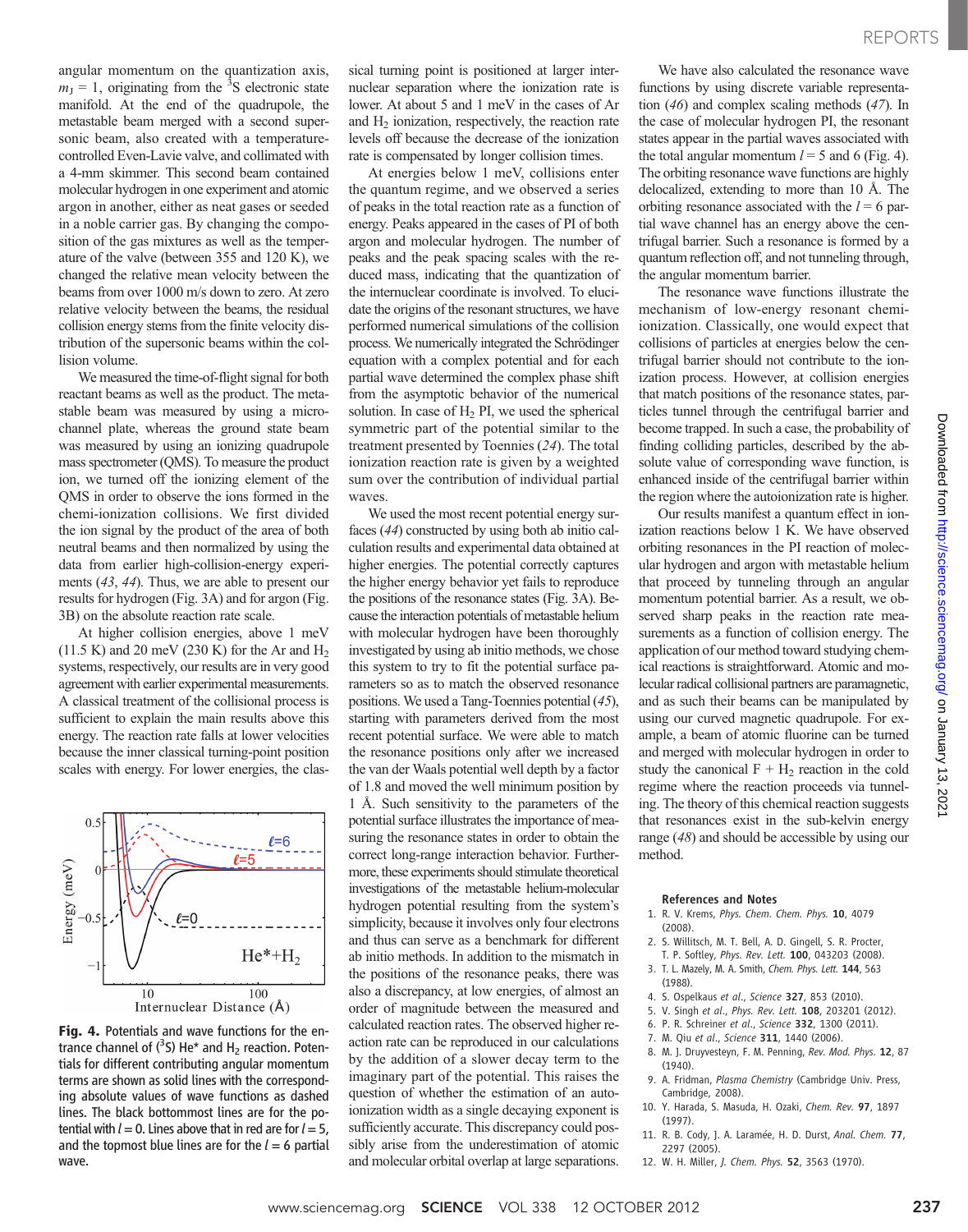## REPORTS

- 13. N. Balakrishnan, A. Dalgarno, Chem. Phys. Lett. 341, 652 (2001).
- 14. E. Bodo, F. A. Gianturco, A. Dalgarno, J. Chem. Phys. 116, 9222 (2002).
- 15. D. W. Chandler, J. Chem. Phys. 132, 110901 (2010).
- 16. P. F. Weck, N. Balakrishnan, J. Chem. Phys. 122, 154309 (2005).
- 17. G. Quéméner, N. Balakrishnan, B. K. Kendrick, J. Chem. Phys. 129, 224309 (2008).
- 18. B. Brutschy, H. Haberland, K. Schmidt, J. Phys. B 9, 2693 (1976).
- 19. Q. Wei, I. Lyuksyutov, D. Herschbach, J. Chem. Phys. 137, 054202 (2012).
- 20. L. Boltzmann, Vorlesung Uber Gastheorie II (J. A. Barth, Leipzig, Germany, 1989).
- 21. D. L. Bunker, N. Davidson, J. Am. Chem. Soc. 80, 5085 (1958).
- 22. A. Schutte, D. Bassi, F. Tommasini, G. Scoles, Phys. Rev. Lett. 29, 979 (1972).
- 23. J. P. Toennies, W. Welz, G. Wolf, J. Chem. Phys. 61, 2461 (1974).
- 24. J. P. Toennies, W. Welz, G. Wolf, J. Chem. Phys. 71, 614 (1979).
- 25. Ch. Buggle, J. Léonard, W. von Klitzing, J. T. M. Walraven, Phys. Rev. Lett. 93, 173202 (2004).
- 26. N. R. Thomas, N. Kjaergaard, P. S. Julienne, A. C. Wilson, Phys. Rev. Lett. 93, 173201 (2004).
- 27. S. Chefdeville et al., Phys. Rev. Lett. 109, 023201 (2012).
- 28. E. P. Wigner, Phys. Rev. 73, 1002 (1948).
- 29. J. M. Doyle, B. Friedrich, J. Kim, D. Patterson, Phys. Rev. A 52, R2515 (1995).
- 30. C. D. Ball, F. C. De Lucia, Phys. Rev. Lett. 81, 305 (1998).
- 31. B. R. Rowe, G. Dupeyrat, J. B. Marquette, P. Gaucherel, J. Chem. Phys. 80, 4915 (1984).
- 32. I. W. M. Smith, Angew. Chem. Int. Ed. 45, 2842 (2006).
- 33. Y. T. Lee, J. D. Mcdonald, P. R. Lebreton, D. Herschbach, Rev. Sci. Instrum. 40, 1402 (1969).
- 34. C. Berteloite et al., Phys. Rev. Lett. 105, 203201  $(2010)$
- 35. J. J. Gilijamse, S. Hoekstra, S. Y. T. van de Meerakker, G. C. Groenenboom, G. Meijer, Science 313, 1617 (2006).
- 36. L. P. Parazzoli, N. J. Fitch, P. S. Żuchowski, J. M. Hutson, H. J. Lewandowski, Phys. Rev. Lett. 106, 193201 (2011).
- 37. B. C. Sawyer, B. K. Stuhl, D. Wang, M. Yeo, J. Ye, Phys. Rev. Lett. 101, 203203 (2008).
- 38. B. C. Sawyer et al., Phys. Chem. Chem. Phys. 13, 19059 (2011).
- 39. R. H. Neynaber, in Advances in Atomic and Molecular Physics, D. R. Bates, E. Immanuel, Eds. (Academic Press, New York, 1969), vol. 5, pp. 57–108.
- 40. P. E. Siska, Rev. Mod. Phys. 65, 337 (1993).
- 41. U. Even, J. Jortner, D. Noy, N. Lavie, C. Cossart-Magos, J. Chem. Phys. 112, 8068 (2000).
- 42. K. Luria, N. Lavie, U. Even, Rev. Sci. Instrum. 80, 104102 (2009).
- 43. S. Burdenski, R. Feltgen, F. Lichterfeld, H. Pauly, Chem. Phys. Lett. 78, 296 (1981).
- 44. D. W. Martin, C. Weiser, R. F. Sperlein, D. L. Bernfeld, P. E. Siska, J. Chem. Phys. 90, 1564 (1989).
- 45. K. T. Tang, J. P. Toennies, J. Chem. Phys. 80, 3726 (1984).
- 46. D. T. Colbert, W. H. Miller, J. Chem. Phys. 96, 1982 (1992).
- 47. N. Moiseyev, Non-Hermitian Quantum Mechanics (Cambridge Univ. Press, Cambridge, 2011).
- 48. F. Lique, G. Li, H. -J. Werner, M. H. Alexander, J. Chem. Phys. 134, 231101 (2011).

Acknowledgments: We acknowledge U. Even for many helpful discussions and sound advice. We thank R. Ozeri for most fruitful discussions; M. Raizen, R. Naaman, Y. Prior, and B. Dayan for a careful reading of the manuscript; and S. Assayag and M. Vinetsky from the Weizmann machine shop for assistance in designing and manufacturing of our vacuum chamber. This research was made possible, in part, by the historic generosity of the Harold Perlman Family. E.N. acknowledges support from the Israel Science Foundation and Minerva Foundation.

2 July 2012; accepted 6 September 2012 10.1126/science.1229141

# An Ancient Core Dynamo in Asteroid Vesta

Roger R. Fu, $^{1\star}$  Benjamin P. Weiss, $^1$  David L. Shuster, $^{2,3}$  Jérôme Gattacceca, $^4$  Timothy L. Grove, $^1$ Clément Suavet,<sup>1</sup> Eduardo A. Lima,<sup>1</sup> Luyao Li,<sup>1</sup> Aaron T. Kuan<sup>5</sup>

The asteroid Vesta is the smallest known planetary body that has experienced large-scale igneous differentiation. However, it has been previously uncertain whether Vesta and similarly sized planetesimals formed advecting metallic cores and dynamo magnetic fields. Here we show that remanent magnetization in the eucrite meteorite Allan Hills A81001 formed during cooling on Vesta 3.69 billion years ago in a surface magnetic field of at least 2 microteslas. This field most likely originated from crustal remanence produced by an earlier dynamo, suggesting that Vesta formed an advecting liquid metallic core. Furthermore, the inferred present-day crustal fields can account for the lack of solar wind ion-generated space weathering effects on Vesta.

The terrestrial planets are thought to have formed from the successive growth and accretion of protoplanetary objects <1000 km in diameter  $(I)$ . A fraction of these protoplanets have survived to the present day and include 4 Vesta, the second most massive asteroid (525 km mean diameter). In particular, Vesta's high density, primordial basaltic crust, and large size suggest that it is an intact remnant of the early solar system that escaped catastrophic collisional dis-

\*To whom correspondence should be addressed. E-mail: rogerfu@mit.edu

ruption (2). Vesta therefore provides an opportunity to characterize the building blocks of the terrestrial planets and to study the processes of planetesimal accretion and differentiation.

Meteorites of the howardite-eucrite-diogenite (HED) clan probably sample the crust and upper mantle of Vesta (3). Geochemical studies of HED meteorites suggest that Vesta has a fully differentiated structure, with a metallic core ranging from 5 to 25% of the total planetary mass (4) that formed within  $\sim$ 1 to 4 million years (My) of the beginning of the solar system  $(5, 6)$ . Recent volume and mass constraints from the NASA Dawn mission provide evidence of a metallic core between 107 and 113 km in radius (2).

Vigorous advection in a molten metallic core may generate a dynamo magnetic field. Paleomagnetic studies of meteorites suggest that past dynamos may have existed on other asteroidal objects such as the angrite and the CV carbonaceous chondrite parent bodies (7, 8). These data

offer the possibility of studying the physics of dynamo action in a small-body regime not represented by active dynamos in the solar system today, in which Mercury is the smallest body with a known active dynamo (9). However, there has been no meteorite group for which evidence of dynamo action has been confidently established and that has been directly associated with a known, intact, asteroidal parent body.

Previous paleomagnetic studies have shown that many HED meteorites are low-fidelity recorders of magnetic fields because of their large (i.e., multidomain), low-coercivity magnetic minerals (10). Furthermore, these paleomagnetic studies generally lacked radiometric ages and thermochronometry. As a result, they came to no firm conclusions about the origin of magnetization identified in HED meteorites (11). Although dynamo-generated and even nebular fields were considered, other potential sources such as recent magnetic contamination and impact-generated fields could not be ruled out (10, 12*–*14). Here, we present a paleomagnetic study of ALHA81001 (ALH, Allan Hills), a meteorite found in Antarctica in 1981 with exceptional magnetic recording properties (15). We also present thermochronologic and petrographic data that constrain the origin of the meteorite's natural remanent magnetization (NRM).

The main–HED-group oxygen isotopic composition of ALHA81001 suggests that it originated on Vesta (16). As a eucrite, ALHA81001 has a basaltic composition and probably is a sample of the asteroid's upper crust. Our petrographic observations show that  $\sim$ 99 volume  $\%$  of ALHA81001 has a fine-grained texture. A previous paleomagnetic study found that ALHA81001 has one of the most stable NRM records observed for any main–oxygen-isotope group HED

<sup>&</sup>lt;sup>1</sup>Department of Earth, Atmospheric, and Planetary Sciences, Massachusetts Institute of Technology, 77 Massachusetts Avenue, Cambridge, MA 02139, USA. <sup>2</sup> Department of Earth and Planetary Science, University of California, Berkeley, CA 94720, USA. <sup>3</sup>Berkeley Geochronology Center, 2455 Ridge Road, Berkeley, CA 94709, USA. <sup>4</sup>Centre Européen de Recherche et d'Enseignement des Géosciences de l'Environnement, CNRS/ Université Aix-Marseille 3, France. <sup>5</sup>Department of Applied Physics, Harvard University, Cambridge, MA 02138, USA.